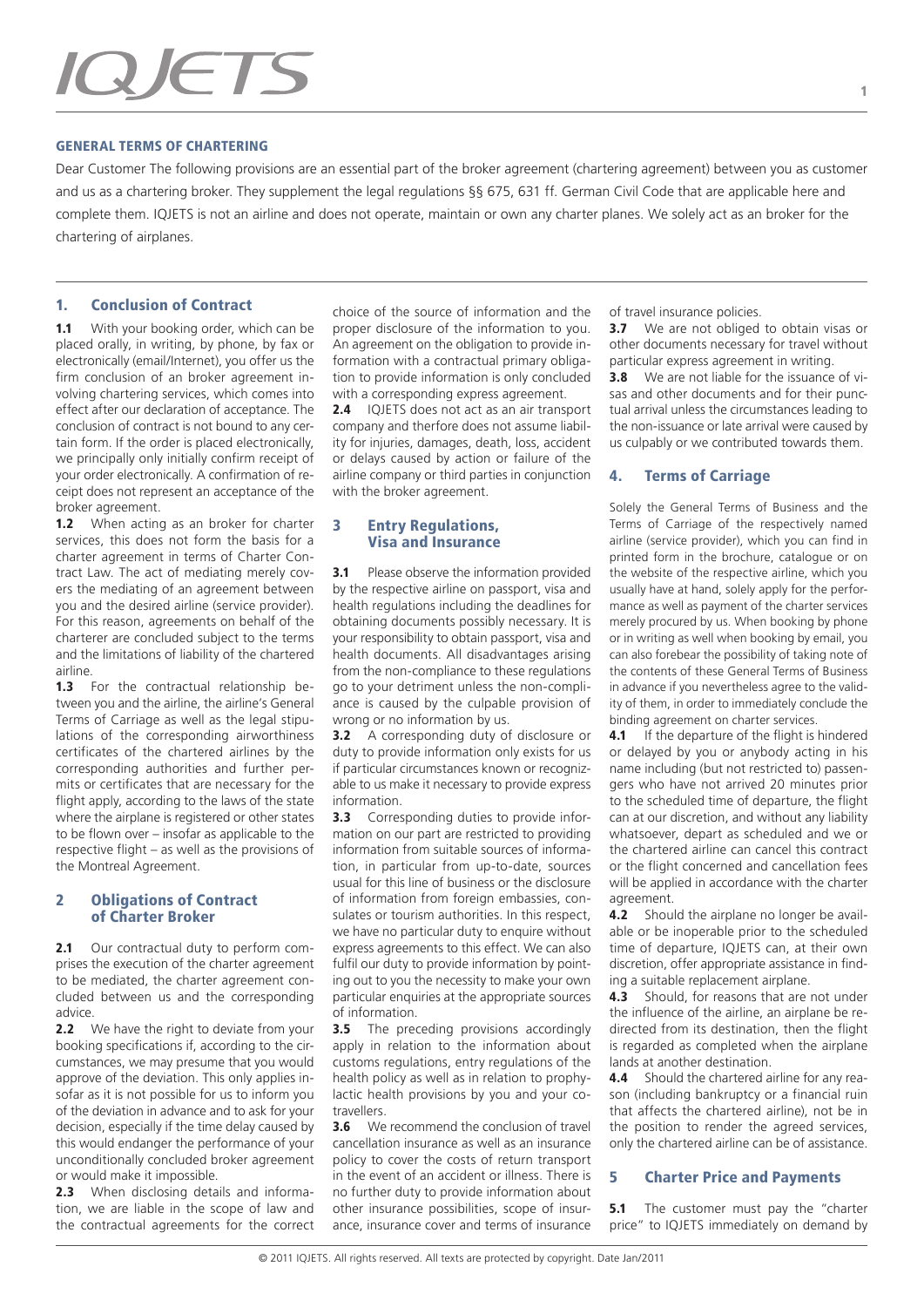bank transfer into the given bank account and additional fees or amounts are due and to be paid immediately on receipt of the invoice in accordance with the charter agreement. Payments must be effected within five (5) workdays, but at least two (2) workdays prior to the first departure. The usual credit cards are accepted for payment, possible surcharges, however, and an additional handling fee amounting to 5% will be invoiced to the customer. Insofar as not otherwise agreed upon and stated on the invoice, all payments are to be effected prior to departure. All payments are to be made in Euros without deductions such as offsetting, counterclaims, discount, reduction or retention.

**5.2** The charter price includes the costs during the charter flight such as fuel, oil, maintenance, landing, hangar, ground handling and the wages and expenses of the flight staff. All other costs including (but not restricted to) charges, ground charges, duties, clearing charges, luggage check charges, customs duties, taxes, airport and passenger taxes, ground and cabin staff, accommodation are solely invoiced to the customer, insofar as not otherwise specified in the charter agreement. 5.3 If a payment has not been received by

the time stated in 5.1, IQJETS can, irrespective of the delay, discontinue services and cancel the agreement without any further liability to the customer. The term of payment represents an essential part of the agreement.

**5.4** We provide an online service for the purpose of finding prices and reservations for the chartering of airplanes. You can find the estimated prices on the www.iqjets.com website. They are provisional and do not include VAT (insofar as available). The estimated prices are calculated in Euros and include the positioning of the airplane and landing charges (where applicable). All estimated prices are to be understood subject to the availability of the airplanes, availability of the cabin staff, flight restrictions to non-flight periods, traffic laws, available landing slots, opening hours of the airports and night surcharges (if applicable). Estimated flight times are calculated by means of the airplanes chosen and the average cruising speed and do not include any times for refuelling stops (where applicable) ground taxis and possible alternative routes.

6 Amendment Fees and Cancellation Fees 6.1 As the booking broker, we are usually charged the costs of the booked transport by the service provider. In this respect, we are obliged and authorized to collect the transport price for the service provider and to claim it in our own name at or out of court. Any remuneration effected, as the case may be, by the service provider to us has no influence on the price you have to pay. Other means of payment, however, are not excluded by this; they always conform to the service provider's terms.

**6.2** If you consider it necessary to cancel or amend the charter agreement in part or as a whole, inform IQJETS or the chartered airline immediately. Amendment fees/cancellation fees incurred: These fees increase the later the cancellation or amendment is made and can amount to 100%. The cancellation and amendment fees applied are stated in the charter agreement.<br>**6.3** In the event  $\alpha$ 

In the event of a customer cancelling a booked flight, a passenger being late and/or customer that leads to the airline having to cancel the booked flight, non-appearance of the customer and/or passenger or customer and/or passenger refusing to participate in the flight according to the captain's instructions or according to the General Terms of Agreement, and/or for reasons of flight safety, that leads to the captain considering it necessary to cancel the scheduled flight, the following cancellation fees apply, to be paid by the customer. 10% of the charter price if the cancellation is received one week prior to the flight at the latest. 30% of the charter price if the cancellation is received 72 hours prior to the scheduled departure at the latest.

50% of the charter price if the cancellation is received 48 hours prior to the scheduled departure at the latest.

70% of the charter price if the cancellation is received 24 hours prior to the scheduled departure at the latest.

100% of the charter price if the cancellation is less than 24 hours prior to the scheduled departure.

# 7 Reimbursement of Expenses

**7.1** We have the right to demand payment in accordance with the terms of payment of the airline insofar as they are available.

**7.2** We have the right but are not obliged to advance the payments of the charter price you have to make to the service provider in full or in part insofar as we consider this necessary in the scope of executing the booking order and in order to reach the purpose of performance in accordance with your presumed will.

**7.3** Even in the case of cancelling the charter agreement (cancellation), we can demand payments made on your behalf or payments still due by you(cancellation fees) to the service provider. This reimbursement can amount to the full price of the charter service; incidentally, it is based on the General Terms of Business and Carriage of the airline concerned. We are not obliged to check the grounds for and amount of the compensation for cancellation or cancellation fees passed on to you in this way. It is your duty provide evidence to the service provider that no or significantly less damage than the cancellation fee stated by the service provider was incurred.

**7.4** We have no influence on price changes by the airline. We have the right to pass on price changes that have occurred and permissible claims if we are charged the corresponding fees by the airline.

**7.5** We can demand reimbursement of fees incurred according to the preceding items 6.1 to 6.4 from you without express agreement on the legal basis of the reimbursement of expenses.

**7.6** You cannot counter any claims against the chartered airline against our claim for the reimbursement of expenses, in particular due to the insufficient fulfilment of the mediated chartered agreement, namely neither by means of retention nor offsetting. This does not apply insofar as we have caused or have contributed towards a culpable breach of our own contractual duties or are liable to you for any counter claims asserted by you for any other reason.

#### 8 Cancellation by the Airline or the Charter Broker

The airline or the charter broker also has the right under the following conditions to withdraw from the contract or cancel the contract:

- a) Without observing a time limit if the traveller continues to disturb the performance of the flight despite a call to order, his behaviour endangers others or behaves contrary to the contract in any other way;
- b) Without observing a time limit if the performance of the flight is significantly impeded, endangered or affected adversely due to forces or strikes unforeseeable at the conclusion of contract;
- c) The customer discontinues in full or to a large part his business activities or threatens to interrupt or discontinue them:
- d) If IQJETS is of the justified opinion or if it is probable that the customer will harm the esteem of IQJETS or weaken its trading position;
- e) If necessary permits and authorizations required for the performance of the flight probably cannot be obtained in time according to the judgement of IQJETS.

## 9 Payment of the Charter Broker

**9.1** We have the right to demand a special fee from you for our services insofar as this is agreed. Such a fee agreement can be concluded by a written indication on our part.

#### 10 Travel Documents

10.1 Together with you, we are obliged to check the contract and charter documents issued by the airline and passed on to you, in particular the correctness and completeness of confirmations of booking and other charter documents, especially in view of the consistency to the booking and the charter agreement. In doing so, you are obliged to complain to us without delay on the event of recognizable mistakes, deviations, missing documents or other discrepancies. If you do not comply with this obligation, then a pos